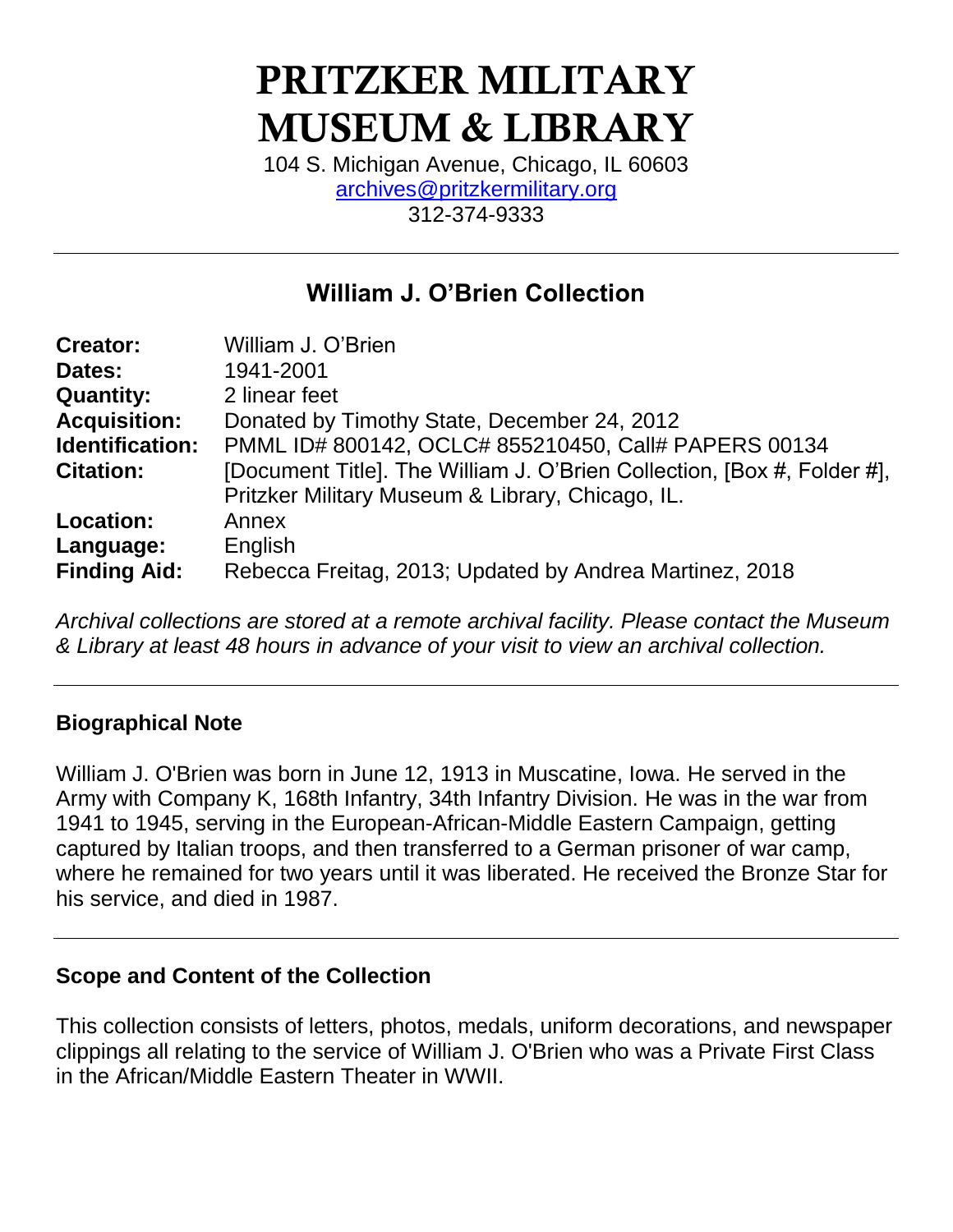#### **Arrangement**

The collection arrived with no discernible arrangement, and was rearranged by PMML staff into 1 slim legal box, an artifact box, 2 small square boxes and an oversize box. The collection was also arranged into series according to Digitized Materials and Scrapbooks and Newspaper clippings.

#### **Series One: Digitized Material**

This series includes CDs that have scanned documents relating to the POW experience of William J. O'Brien, from two scrapbooks.

#### **Series Two: Scrapbooks and Newspaper Clippings**

This series includes two scrapbooks of letters and newspaper clippings from William J. O'Brien's POW and overseas war experience.

### **Rights**

Copyrights held by Timothy State were transferred to the Pritzker Military Museum & Library. All other rights are held by the author or publisher. Users assume responsibility for following copyright laws as established by US Code Title 17.

## **Separations**

| <b>Item ID</b> | <b>Description</b>                                               |
|----------------|------------------------------------------------------------------|
| 800142100      | Combat Infantryman Badge                                         |
| 800142101      | Combat Infantryman Badge                                         |
| 800142102      | 34th Division Shoulder Sleeve Insignia                           |
| 800142103      | Company K Collar Disc                                            |
| 800142104      | Fur Leistungen In Der H.J. (For Proficiency In the Hitler Youth) |
| 800142105      | <b>PFC</b> Insignia                                              |
| 800142106      | <b>PFC</b> Insignia                                              |
| 800142107      | <b>Army Service Bars</b>                                         |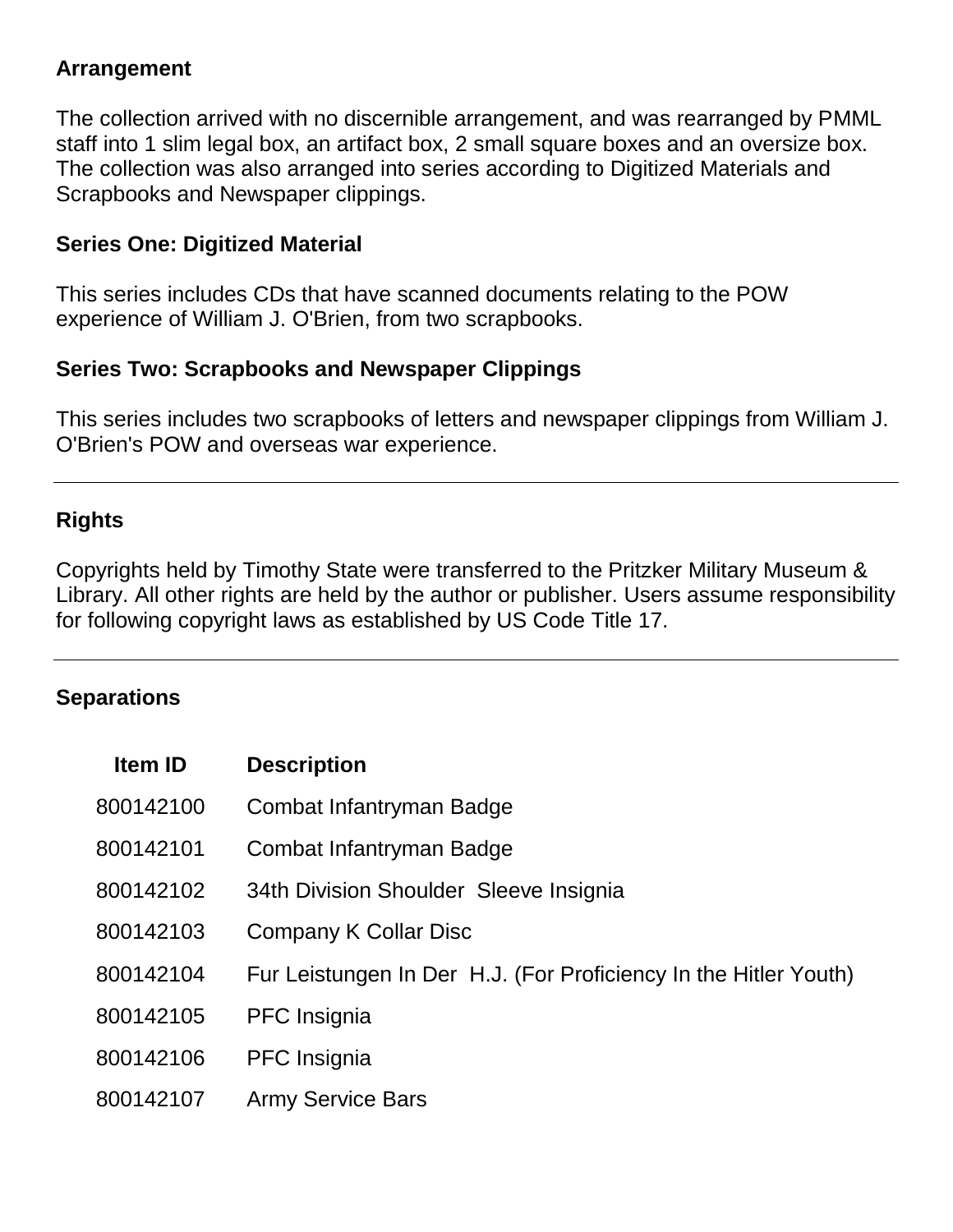| 800142108 | 135th Infantry Regiment, 34th Infantry Division Distinctive Unit<br>Insignia |
|-----------|------------------------------------------------------------------------------|
| 800142109 | 168th Infantry Regiment, 34th Infantry Division Distinctive Unit<br>Insignia |
| 800142110 | <b>VFW Pin</b>                                                               |
| 800142111 | 1941 Maneuvers National Defenders of the USA Pin                             |
| 800142112 | <b>Italian Coin</b>                                                          |
| 800142113 | <b>Ribbon Row</b>                                                            |
| 800142114 | American Defense Service Medal                                               |
| 800142115 | <b>Prisoner of War Medal</b>                                                 |
| 800142116 | European-African-Middle Eastern Campaign Medal                               |
| 800142117 | <b>Victory WWII Medal</b>                                                    |
| 800142118 | <b>Army Good Conduct Medal</b>                                               |
| 800142119 | <b>Bronze Star Medal</b>                                                     |

## **Key Subjects**

This collection is indexed under the following headings in the Library's online catalog. Researchers interested in materials about related topics, persons, or places should search the catalog using these subject headings.

#### **Names**

O'Brien, William J., 1913-1987

## **Subjects**

World War, 1939-1945--Campaigns--Africa, North. World War, 1939-1945--Campaigns--Europe. World War, 1939-1945--Campaigns--Middle East. World War, 1939-1945--Prisoners.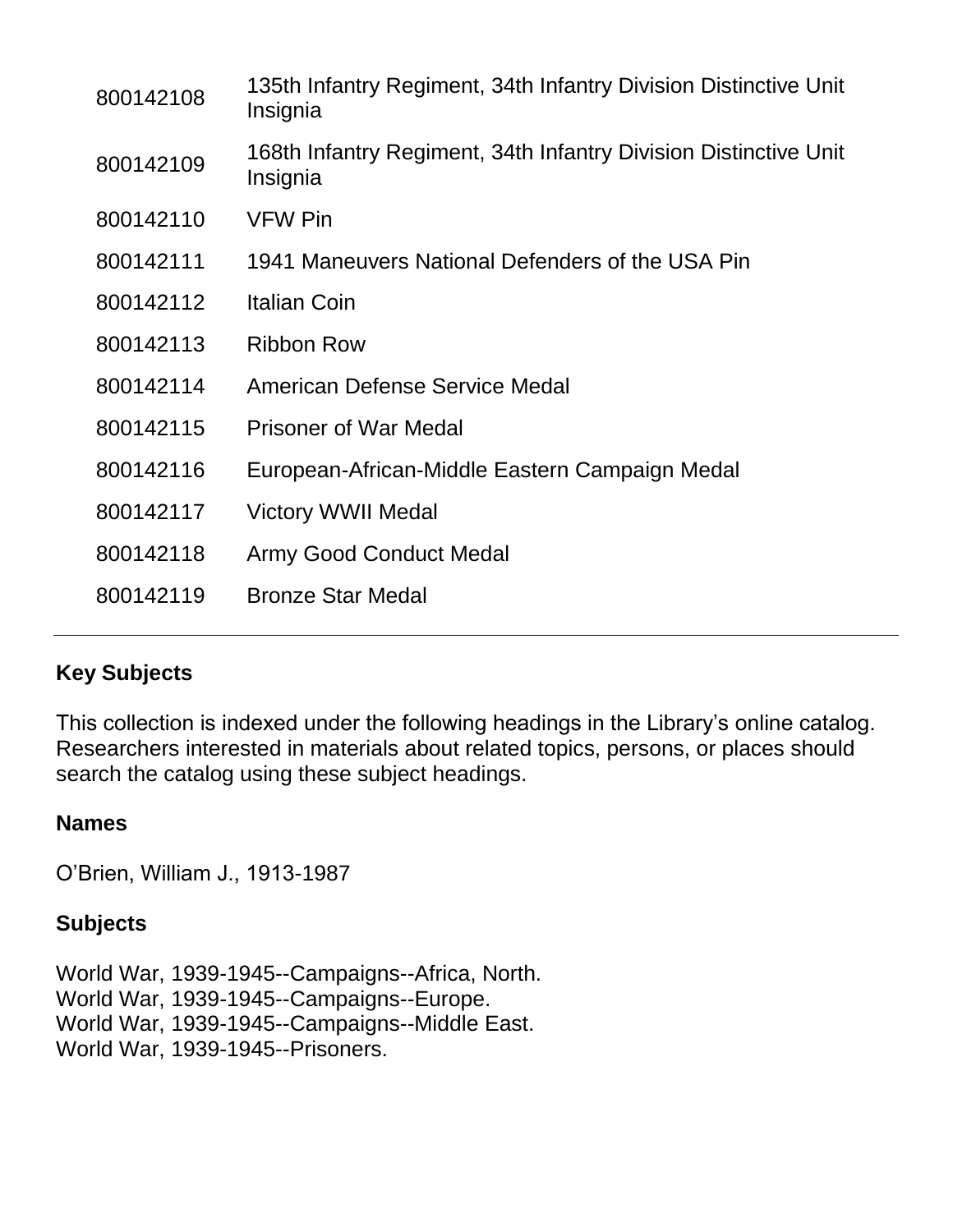# **Container List**

| <b>Box</b> | <b>Folder</b> | Item ID#  | <b>Title</b>                                                              | <b>Dates</b> |
|------------|---------------|-----------|---------------------------------------------------------------------------|--------------|
|            |               |           | <b>Series One: Digitized Material</b>                                     |              |
| 1          | 1             |           | <b>Digitized Materials</b>                                                | 1941-1945    |
|            |               |           | Digitized materials CD                                                    | n.d.         |
|            |               |           | Digitized materials CD                                                    | n.d.         |
|            |               |           | <b>O'Brien Family History</b>                                             | n.d.         |
|            |               |           | Timeline and inventory list                                               | n.d.         |
|            |               |           | Appendix A- People referenced in William's<br>letters                     | n.d.         |
|            |               |           | Appendix B- People who wrote to O'Brien's<br>parents                      | n.d.         |
|            |               |           | <b>Transcript of Scrapbook Materials</b>                                  | 1941-1945    |
|            |               |           | Copies of letters to Headquarters IX Corps<br>on O'Brien's POW experience | 1944-1945    |
|            |               |           | Original Photo of William J. O'Brien                                      | n.d.         |
|            |               |           | <b>Series Two: Scrapbooks and Newspaper</b><br><b>Clippings</b>           | 2001         |
|            | $\mathbf{2}$  |           | <b>Medal Paperwork</b>                                                    | 6/8/2001     |
|            |               | 800142001 | Authorization for Issuance of Awards                                      | 6/8/2001     |
|            |               |           | 800142002 Authorization for Issuance of Awards                            | 6/8/2001     |
|            |               |           | 800142003 Certification for Issuance of Medals                            | n.d.         |
|            | 3             |           | <b>Miscellaneous Newspaper Clippings</b>                                  | n.d.         |
|            |               | 800142004 | "Nazi Praised Iowans' Fight at Faid Pass"                                 | n.d.         |
|            |               | 800142005 | "Italians Fired Upon By German Force in<br>Africa"                        | n.d.         |
|            |               | 800142006 | "Brother, Sister Serve"                                                   | n.d.         |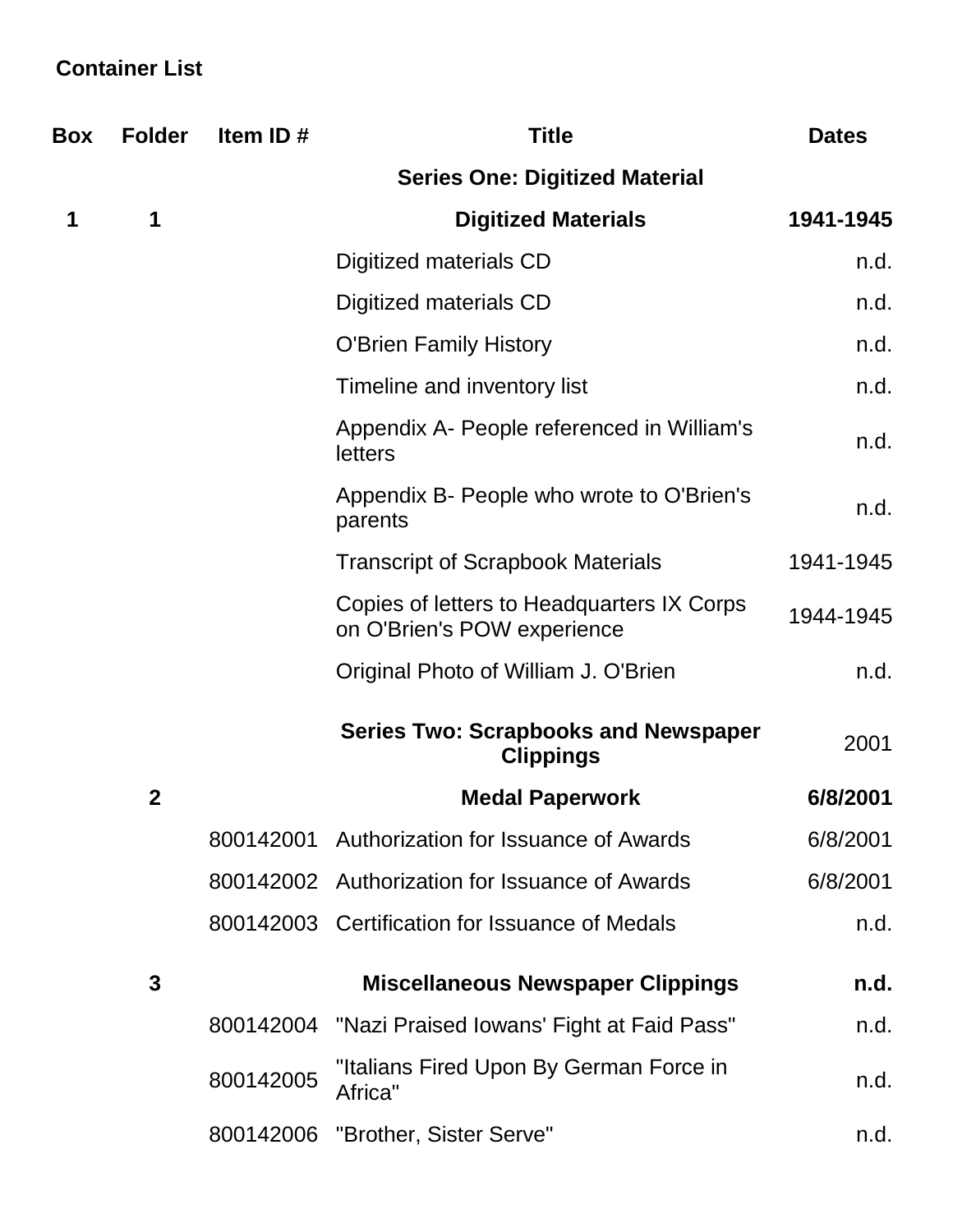|   |           | 800142007 "Reveal How Italian Sub Sank Vessel"                   | n.d.      |
|---|-----------|------------------------------------------------------------------|-----------|
|   |           | 800142008 "William O'Brien Is Listed With Missing"               | n.d.      |
| 4 |           | <b>Scrapbook One</b>                                             | 1941-1945 |
|   | 800142009 | Letter to Mr. & Mrs. O'Brien from Thomas<br>Martin, Congressman  | 3/24/1943 |
|   | 800142010 | "Another Contingent Goes to Camp"                                | 5/28/1941 |
|   | 800142011 | Postcard from William O'Brien to Mr. Earl<br><b>State</b>        | 7/4/1941  |
|   | 800142012 | Postcard from William O'Brien to Mr. Earl<br><b>State</b>        | 7/16/1941 |
|   | 800142013 | Letter to Mr. & Mrs. O'Brien from William<br>O'Brien             | 1/4/1942  |
|   | 800142014 | Letter to Mother from William O'Brien                            | 1/12/1942 |
|   | 800142015 | Letter to Mr. & Mrs. O'Brien from William<br>O'Brien             | 1942      |
|   | 800142016 | Letter to Mother from William O'Brien                            | n.d.      |
|   | 800142017 | Postcard from William O'Brien to Mr. & Mrs.<br><b>Earl State</b> | 1942      |
|   | 800142018 | Notice of Change of Address                                      | 3/17/1942 |
|   | 800142019 | Letter to Mr. & Mrs. O'Brien from William<br>O'Brien             | 5/11/1942 |
|   | 800142020 | Letter to his family from William O'Brien                        | 5/26/1942 |
|   | 800142021 | Letter to Bob from William O'Brien                               | 6/13/1942 |
|   | 800142022 | Letter to his family from William O'Brien                        | 6/15/1942 |
|   | 800142023 | Letter to Mr. & Mrs. O'Brien from William<br>O'Brien             | 6/1942    |
|   | 800142024 | Letter to Mother from William O'Brien                            | 6/30/1942 |
|   | 800142025 | Letter to Mr. & Mrs. Earl State from William<br>O'Brien          | 7/20/1942 |
|   |           |                                                                  |           |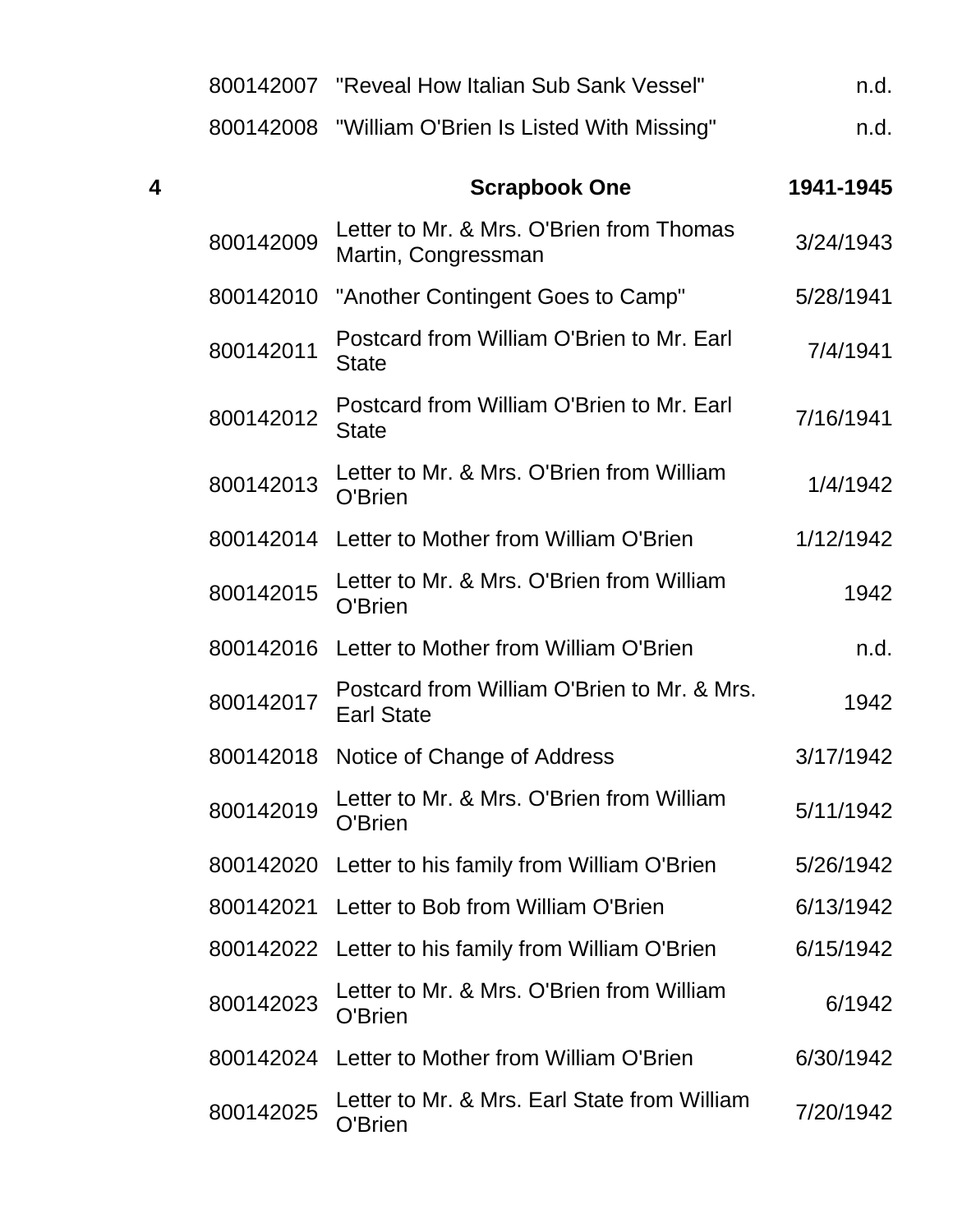| 800142026 | Letter to Mr. & Mrs. O'Brien from William<br>O'Brien             | 7/11/1942  |
|-----------|------------------------------------------------------------------|------------|
| 800142027 | Letter to Mother from William O'Brien                            | 9/3/1942   |
| 800142028 | Letter to Mr. & Mrs. Earl State from William<br>O'Brien          | 9/4/1942   |
| 800142029 | Letter to Mr. & Mrs. Earl State from William<br>O'Brien          | 9/19/1942  |
| 800142030 | Letter to Mr. & Mrs. Earl State from William<br>O'Brien          | n.d.       |
| 800142031 | Letter to his family from William O'Brien                        | 11/12/1942 |
| 800142032 | Letter to Mr. & Mrs. Earl State from William<br>O'Brien          | 12/28/1942 |
| 800142033 | Letter to Bob from William O'Brien                               | 12/29/1942 |
| 800142034 | Letter to Genevieve State from William<br>O'Brien                | 2/17/1943  |
| 800142035 | Letter to Bert Budelier from William O'Brien                     | 2/22/1943  |
| 800142036 | "Bartelt, Tadewald Listed With Missing"                          | 3/9/1943   |
| 800142037 | "William O'Brien Is Listed With Missing"                         | n.d.       |
|           | 800142038 POW Postcard to O'Brien Family                         | 3/2/1943   |
| 800142039 | "Herring's Son Among Missing" from The<br>Des Moines Register    | 3/9/1943   |
| 800142040 | Letter to his family from William O'Brien                        | 3/9/1943   |
| 800142041 | "Status of Local Soldier Prisoner Still<br>Indefinite"           | n.d.       |
| 800142042 | "O'Brien Held in Italian Prison Camp, Army<br>Says               | n.d.       |
| 800142043 | Letter to Genevieve State from William<br>O'Brien                | 3/9/1943   |
| 800142044 | Sympathy Card to the O'Brien family from<br>J.P. and Irma Hickey | n.d.       |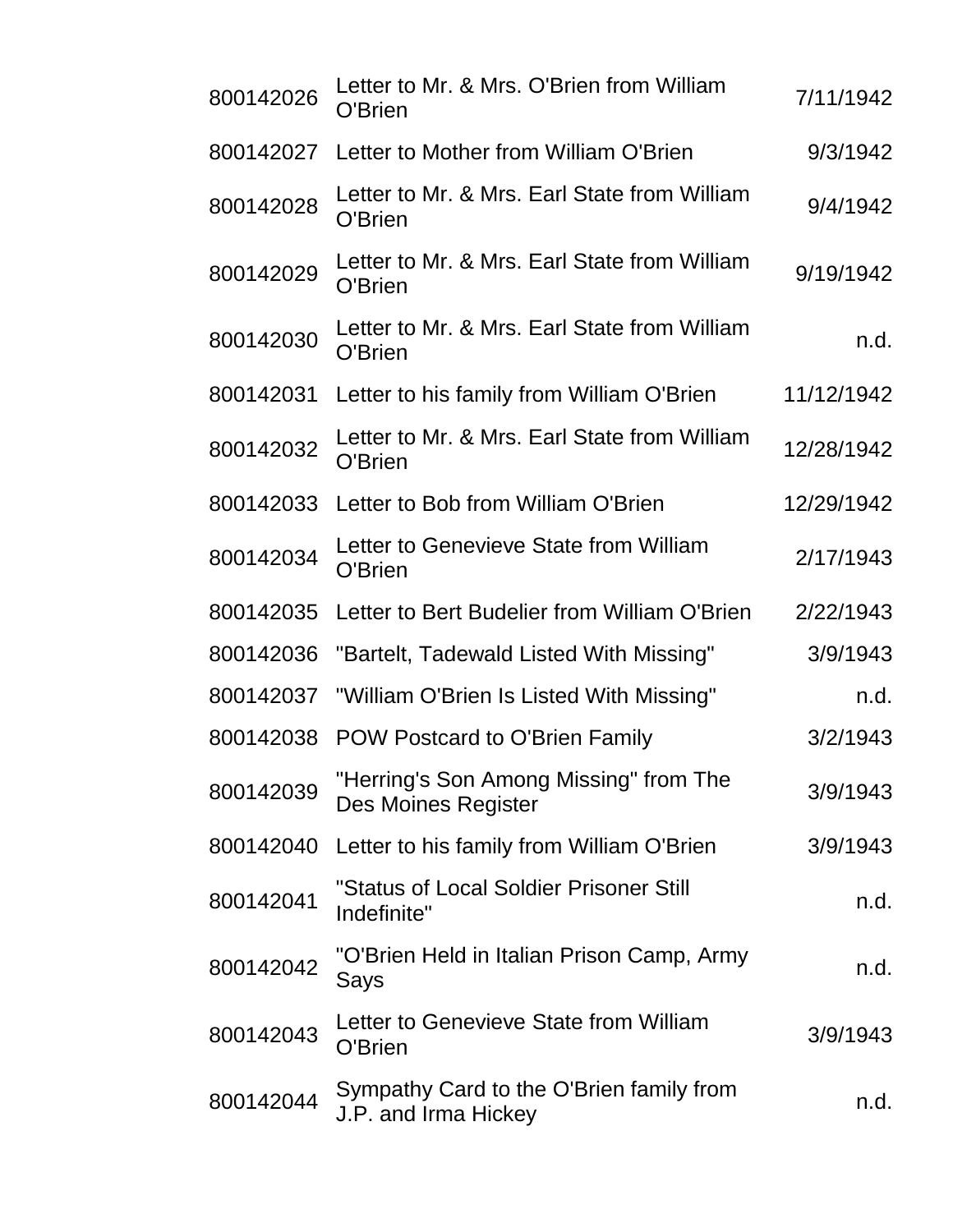|   | 800142045 | Letter to the O'Brien family from Mrs. Tom<br><b>Hackett</b>            | n.d.      |
|---|-----------|-------------------------------------------------------------------------|-----------|
|   | 800142046 | Letter to the O'Brien family from Felicitas                             | 3/17/1943 |
|   | 800142047 | Letter to his family from William O'Brien                               | 3/20/1943 |
|   | 800142048 | Letter to the O'Brien family from Mr. & Mrs.<br>C.D. Sterner            | 3/17/1943 |
|   | 800142049 | Letter to the O'Brien family from Iowa Gov.<br>Bourke B. Hickenlooper   | 4/12/1943 |
|   | 800142050 | Letter to the O'Brien family from Mrs. Mae<br><b>Sterner</b>            | 4/12/1943 |
|   | 800142051 | Letter to the O'Brien family from<br>Congressman Thomas E. Martin       | 4/19/1943 |
|   | 800142052 | Letter to Mrs. Earl State from Ambrose W.<br>Ward                       | 4/20/1943 |
| 5 |           | <b>Scrapbook Two</b>                                                    |           |
|   | 800142053 | Letter to Mr. & Mrs. O'Brien from William<br>O'Brien                    | 7/19      |
|   | 800142054 | Letter to Mr. & Mrs. O'Brien from M.M.<br>Byrne, St. Joseph's Orphanage | n.d.      |
|   | 800142055 | Postcard to Mr. & Mrs. O'Brien from William<br>O'Brien                  | 4/22/1943 |
|   | 800142056 | Letter to his family from William O'Brien                               | n.d.      |
|   | 800142057 | Letter to his family from William O'Brien                               | 5/11/1943 |
|   | 800142058 | Letter to his brother from William O'Brien                              | 5/22/1943 |
|   |           |                                                                         |           |
|   | 800142059 | Postcard to his family from William O'Brien                             | 6/4/1943  |

800142061 Postcard to his dad from William O'Brien 6/18/1943

800142062 Letter to his family from William O'Brien 6/27/1943

800142063 Postcard to Bob from William O'Brien 7/4/1943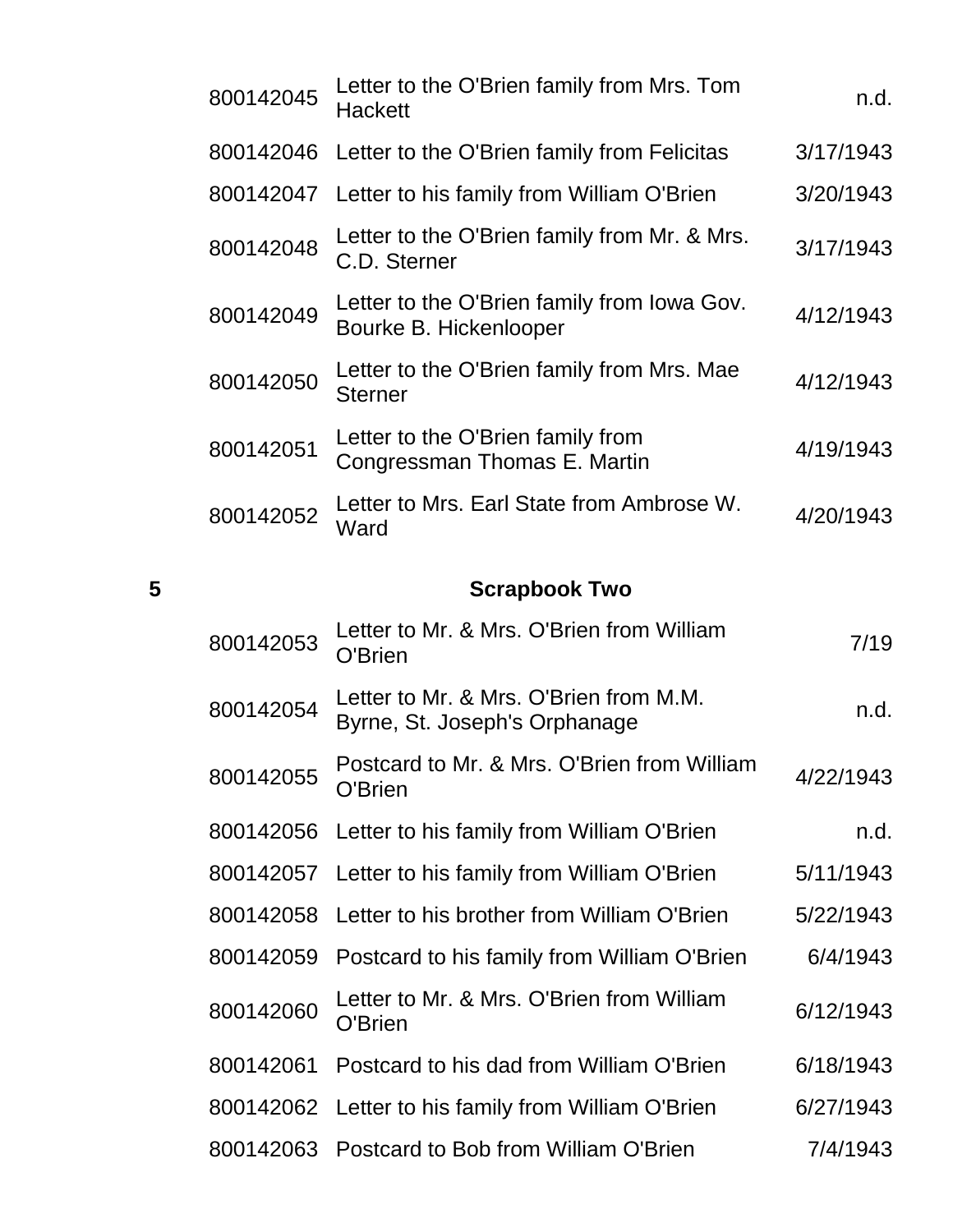|           | 800142064 Letter to his family from William O'Brien                 | 7/10/1943  |
|-----------|---------------------------------------------------------------------|------------|
| 800142065 | Postcard to Mr. & Mrs. Earl Slate from<br><b>William O'Brien</b>    | 7/20/1943  |
| 800142066 | Letter to Mrs. J.M. O'Brien from Mrs. Mae<br><b>Sterner</b>         | 8/25/1943  |
| 800142067 | Copy of a letter from Mrs. Walter R. Lucas<br>to Mrs. Sterner       | 8/24/1943  |
| 800142068 | Postcard to Mrs. O'Brien from Gladys Lucas                          | 8/24/1943  |
| 800142069 | Letter to Mr. & Mrs. Earl State from William<br>O'Brien             | 8/29/1943  |
| 800142070 | Western Union Telegram from the Army                                | 10/28/1943 |
| 800142071 | Notes of thing sent out                                             | n.d.       |
| 800142072 | Postcard to Mr. & Mrs. Earl Slate from<br><b>William O'Brien</b>    | 11/14/1943 |
| 800142073 | Letter to Mr. & Mrs. John O'Birne from Mr. &<br>Mrs. Walles J. Ryan | 12/9/1943  |
| 800142074 | Postcard to Mr. & Mrs. O'Brien from William<br>O'Brien              | 7/23/1944  |
|           | 800142075 Letter to his family from William O'Brien                 | 7/23/1944  |
| 800142076 | Letter to Mr. & Mrs. O'Brien from William<br>O'Brien                | 7/30/1944  |
| 800142077 | Postcard to Mr. & Mrs. O'Brien from William<br>O'Brien              | 8/7/1944   |
| 800142078 | Letter to Mr. & Mrs. O'Brien from William<br>O'Brien                | 8/27/1944  |
| 800142079 | Postcard to Mr. & Mrs. O'Brien from William<br>O'Brien              | 9/17/1944  |
| 800142080 | Letter to Mr. & Mrs. O'Brien from William<br>O'Brien                | 9/24/1944  |
| 800142081 | Letter to Mr. & Mrs. O'Brien from William<br>O'Brien                | 10/8/1944  |